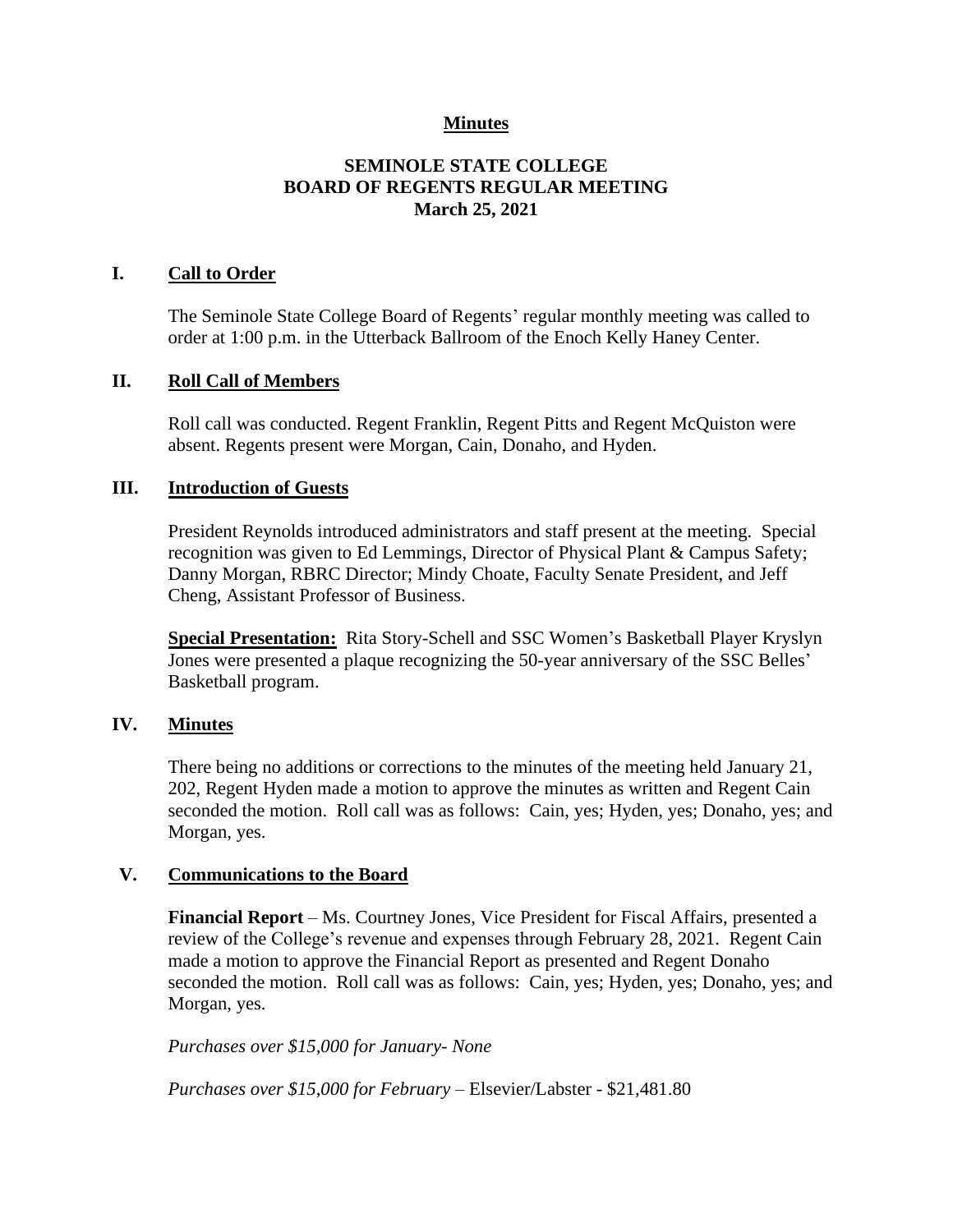Minutes SSC Board of Regents Regular Meeting March 25, 2021 Page 2

## **VI. Hearing of Delegations**

None

# **VII. President's Report**

President Reynolds discussed items under the President's Report and the Business portion of the agenda by utilizing a PowerPoint presentation. (See enclosed copy of the PowerPoint presentation)

*Personnel Update* – President Reynolds informed the Board that letters of resignation have been received from Jason Cook, STEM Division Chair; Kirsten Stevenson, Assistant Professor of Math; Bobbie Coon, NASNTI Coaching Specialist; and Valarie Watts, Director of Nursing. Letters of intent to retire have been received from Susan Shumaker, Payroll Clerk and Patty Bland, TRiO Office Manager. Crystal Bray has been hired as the Director of Nursing and Danny Morgan has been hired by the SSC Educational Foundation as the Director of the Rural Business Resource Center.

*Update on Enrollment* – President Reynolds gave the Board members an update on the current enrollment numbers for the spring semester.

*Snowstorm Damages and Repairs* – President Reynolds, Courtney Jones and Ed Lemmings gave the Board members an update on the damages to campus property from the winter storm in February as part of the State of Emergency declaration.

*COVID-19 Update* – President Reynolds gave the Board members an update on COVID-19 related numbers and events. She stated that the Citizen Pottawatomi Nation, Alliance Health Seminole and the Oklahoma Department of Health have all distributed vaccines to various groups, including faculty, staff and students. SSC nursing students have helped give the COVID-19 vaccine at the Medicine Shoppe in Shawnee. Quarantine and positive case numbers are at zero when last checked. Additional CARES Act funding will be distributed to students and used for other COVID-related expenditures such as offering counseling for students, and the creation of a Virtual Learning Lab.

*Campus Activities* – President Reynolds gave the Board members information about the following campus activities:

- PLC Women's Leadership Luncheon
- PLC Virtual Higher Education Day
- Phi Theta Kappa Virtual Induction
- SSC Students of the Month
- President's Cabinet creation and inaugural meeting
- Gateway to Prevention and Recovery NARCAN Kit donation
- Great Western Dining honored by Seminole Chamber of Commerce
- SSC Employees honored by the Seminole Chamber of Commerce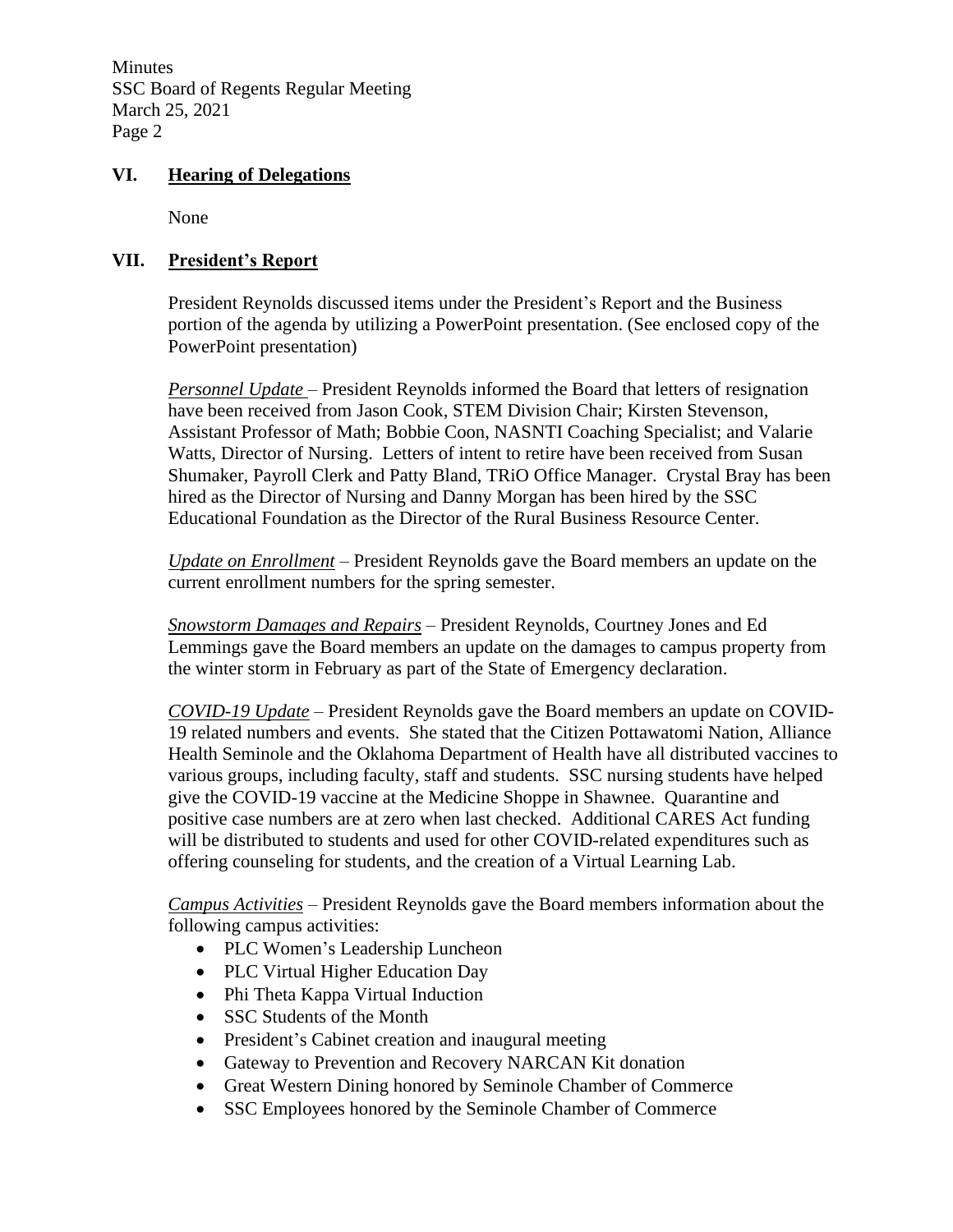Minutes SSC Board of Regents Regular Meeting March 25, 2021 Page 3

- SSC Student Hannah Potter awarded the Nigh Institute Scholarship
- Regent Brian Cain included in the Journal Record 2021 Power List in Banking and Finance
- The 2021 Spring Banquet Plans
- Plans for Commencement

## **VIII. Business**

**Consideration of Approval to Grant Tenure Status to Mr. Chunfu "Jeff" Cheng** – President Reynolds presented the Board with a copy of Policy II-6-4 concerning faculty tenure, a letter of recommendation and approval from both Dr. Linda Goeller, Vice President for Academic Affairs and Tammy Kasterke, Business & Education Division Chair, in addition to Mr. Cheng's Tenure Application Summary of Evidence. President Reynolds recommended approval of granting tenure status to Mr. Cheng. Regent Donaho made a motion to approve tenure status to Mr. Cheng and Regent Cheng seconded this motion. Roll call was as follows: Cain, yes; Hyden, yes; Donaho, yes; and Morgan, yes.

## **Approval of Resolution Supporting Current Restrictions Regarding Guns on**

**Campus** – President Reynolds presented the Board with a proposed resolution for the SSC Board of Regents supporting the current restrictions regarding guns on college campuses. President Reynolds recommended approval. Regent Hyden made a motion to approve the resolution as presented and Regent Donaho seconded this motion. Roll call was as follows: Cain, yes; Hyden, yes; Donaho, yes; and Morgan, yes.

**Tabling of Bid from Dense Mechanical** – President Reynolds gave the Board members information about bids for the replacement of the heat and air units for the Raymond Harber Field House. Chairman Morgan inquired about the number of bids received for this project. Courtney Jones stated that this is the only bid received for this project. Chairman Morgan recommended that this item be tabled, and a new RFP be submitted in an attempt to obtain additional bids for the project. Regent Cain made a motion to resubmit the bid request and Regent Hyden seconded this motion. Roll call was as follows: Cain, yes; Hyden, yes; Donaho, yes; and Morgan, yes.

## **Authorization to Participate in a Master Lease Agreement with the State of**

**Oklahoma** – President Reynolds presented the Board with information about participating in a master lease agreement with the State of Oklahoma in the amount of \$875,000 for parking lot repairs, Raymond Harber Field House roof replacement and the renovation of the natatorium. She recommended approval of this item. Regent Donaho made a motion to authorize the participation in the master lease agreement with the State of Oklahoma and Regent Cain seconded this motion. Roll call was as follows: Cain, yes; Hyden, yes; Donaho, yes; and Morgan, yes.

**Acceptance of Bid from A-Tech Paving** – President Reynolds provided information about bids for campus parking lot repairs. A-Tech Paving submitted the lowest and best bid and she recommended approval of this bid in the amount of \$558,695.18 to repair college parking lots. Regent Hyden made a motion to approve the bid from A-Tech